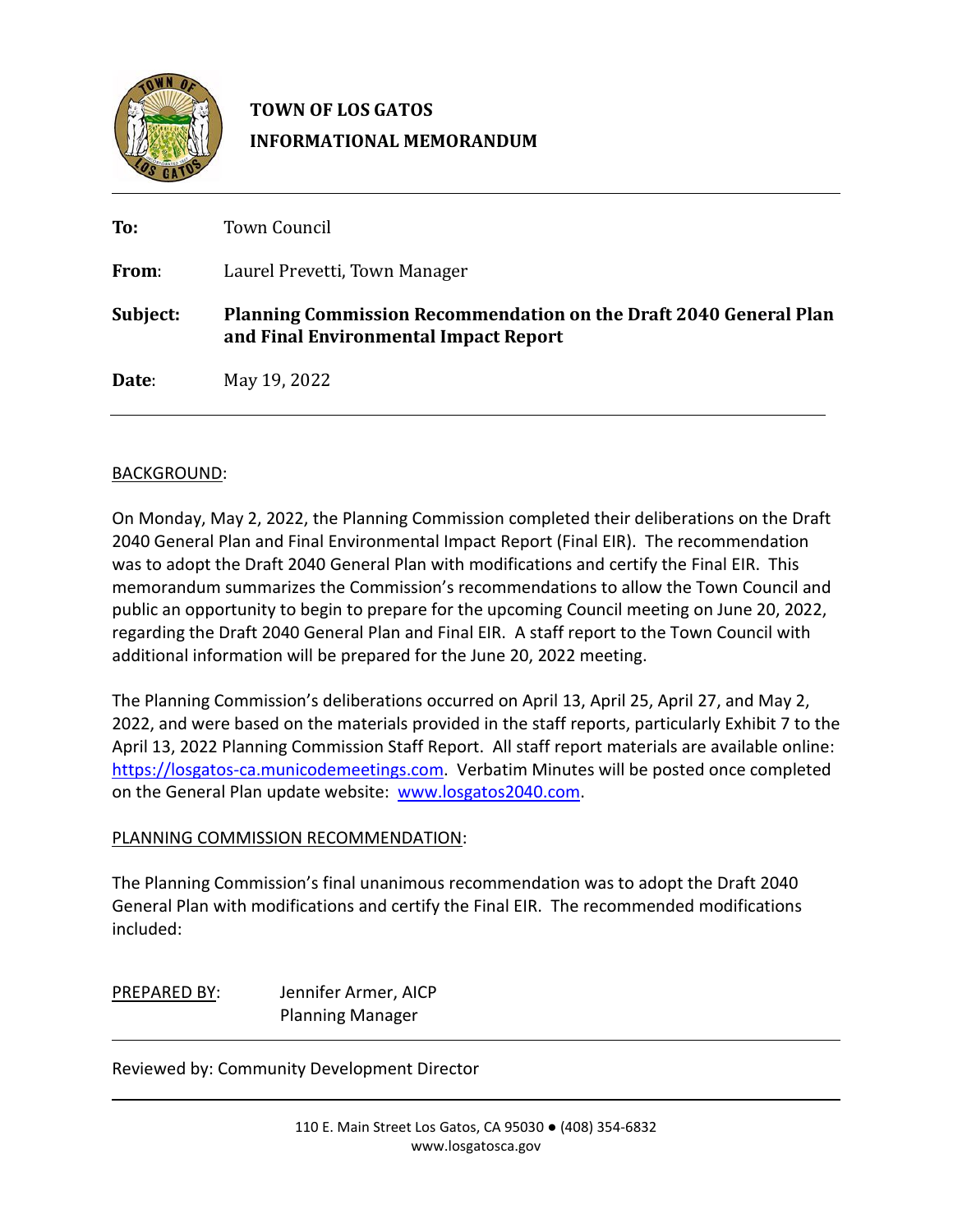- 1. In the Introduction, recommend approval of the General Plan Advisory Committee (GPAC) recommendations for the Vision and Guiding Principles (Exhibit 7, Item  $1$ )<sup>1</sup>;
- 2. In the Introduction, modify Section 1.5 "The Los Gatos Community" to include additional information about the indigenous peoples in relation to the land that the Town of Los Gatos now occupies and the cultural history of the land, rather than only the topographical history;
- 3. Adopt modifications recommended by staff in Exhibit 7 listed as Items 2 through 7;
- 4. In the Racial, Social, and Environmental Justice Element, add a new Implementation Program, "Research the viability of increasing support for the acceptance of food vouchers at local food retailers and farmers markets" to implement Policy RSEJ-4.1;
- 5. In the Racial, Social, and Environmental Justice Element, modify definitions for equality and equity, to state "Equality. The state of being equal, especially in status, rights, and opportunities. Equal opportunity, levels of support, and allocation of resources, regardless of different circumstances." and "Equity. Fairness or justice in the way people are treated. Differing allocation of opportunities, levels of support, and resources based on each person or group's circumstances and needs, thereby reaching an equal outcome." (Commissioner Barnett expressed concerned about change of these definitions, and has provided additional input in Exhibit 14);
- 6. In the Racial, Social, and Environmental Justice Element, modify Policy RSEJ-6.2 to state, "Support leadership development programs for historically marginalized and socially disadvantaged individuals and groups to enhance effective engagement in Town processes." (Exhibit 7, Item 17);
- 7. In the Racial, Social, and Environmental Justice Element, recommend the modifications in Exhibit 7 listed as Items 11, 15, and 18;
- 8. In the Mobility Element, recommend the modifications in Exhibit 7 listed as Items 62 and 63 as a single Implementation Program;
- 9. In the Mobility Element, recommend the modification in Exhibit 7 listed as Item 67;
- 10. In the Mobility Element, recommend a change to the timeframe of Implementation Program D to 2020-2025;
- 11. In the Public Facilities, Services, and Infrastructure Element, recommend a new definition of recycled and reclaimed water; and
- 12. In the Public Facilities, Services, and Infrastructure Element, recommend modified language of Implementation Program C to include consideration of alternative ground covers and a change to the timeframe to 2020-2025; and
- 13. In the Public Facilities, Services, and Infrastructure Element, recommend the modifications in Exhibit 7 listed as Items 70, 73, and 80.
- 14. In the Open Space, Parks, and Recreation Element, recommend the modifications in Exhibit 7 listed as Items 81 and 84, and remove "provided on a full cost recovery basis" from the first paragraph under Recreational Services on page 7-7 of the Draft 2040 General Plan;
- 15. In the Environment and Sustainability Element, recommend the modifications in Exhibit 7 listed as Items 89, 90, 95, and 96 but with "ensuring" changed to "working towards";

<span id="page-1-0"></span><sup>&</sup>lt;sup>1</sup> References to Exhibits are from staff report materials provided to the Planning Commission at one of the four meetings listed above.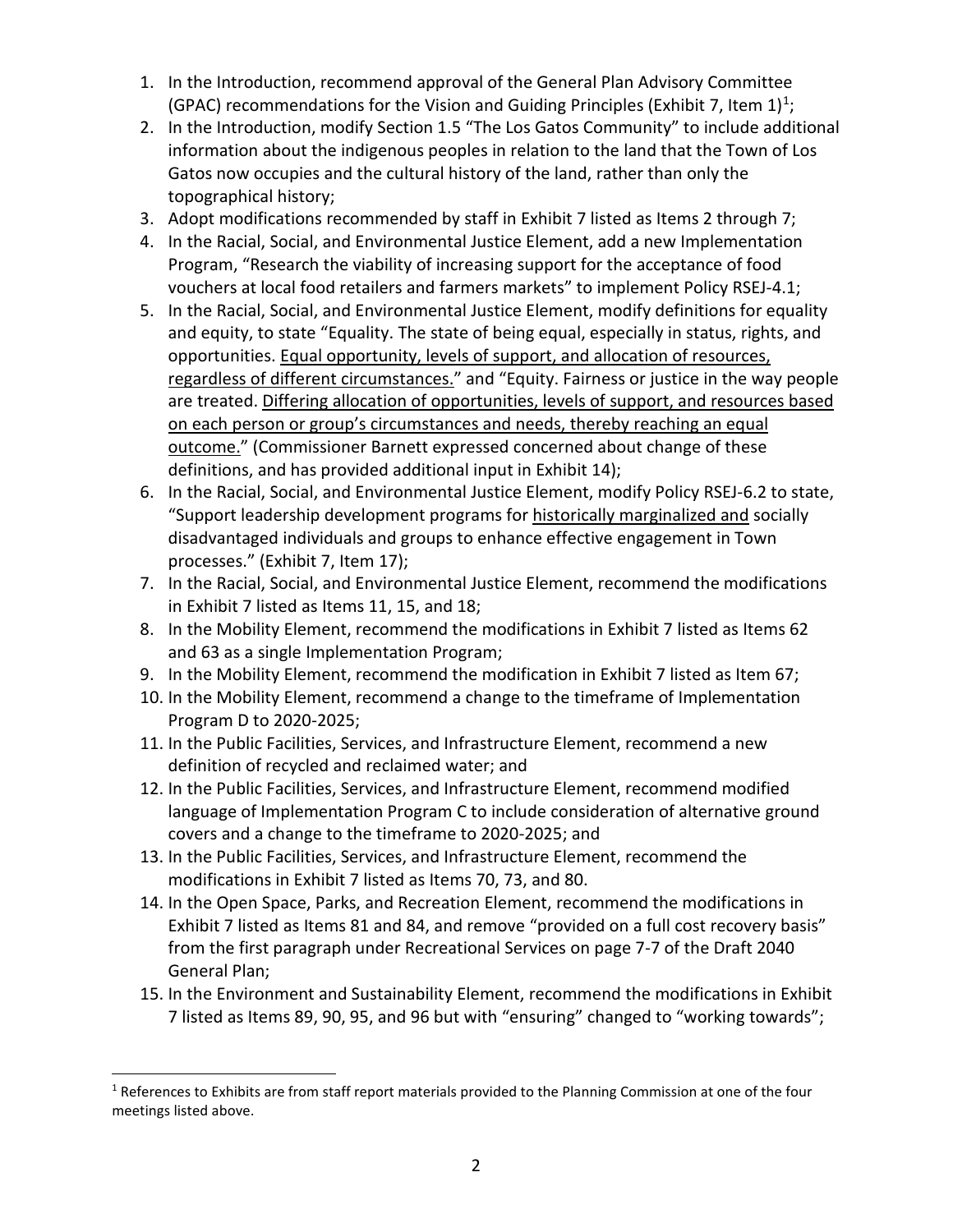- 16. In the Environment and Sustainability Element, recommend the modifications in Exhibit 7 listed as Items 98 (with "improve" instead of "improves"), 104, and 105;
- 17. In the Environment and Sustainability Element, recommend the modifications in Exhibit 7 listed as Items 106, 107, 108, 110, and 116 with the language modified to state, "Plant Based Education: Develop and implement a plan Implement programs to educate and support residents about the environmental, economic, and social benefits of shifting to a plant-based diet, examples of which may include informational materials, educational programs, community events, coordination with schools and businesses, or guidelines for procurement which includes improved health, curbing greenhouse gas emissions, reducing biodiversity loss and deforestation, reducing water usage, and reversing pollution of our air, land, and water."
- 18. In the Environment and Sustainability Element modify Implementation Program M to include linkages between movement corridors;
- 19. In the Environment and Sustainability Element modify the existing language about the indigenous peoples on page 8-17 of the Draft 2040 General Plan as suggested by Commissioner Clark:
	- Policy ENV-13.8, "Support a community sense of stewardship for historic and cultural resources through supporting talks, tours, and other programs that increase awareness and promote Los Gatos as a destination with historic cultural resources and through including Ohlone people in the conversation and planning."
	- Section 8.8, "Los Gatos is in an area once occupied by the Ohlone (or Costanoan) people, which extends from the point where the San Joaquin and Sacramento rivers flow into the San Francisco Bay to Point Sur, with the interior Coastal Ranges most likely constituting the inland boundary. Before colonization outside contact, Ohlone lived in base camps of tule reed houses and seasonal specialized camps. Ohlone ate food gained by hunting, gathering, and fishing. Mussels were particularly important to their diet, as well as sea mammals and acorns.

Seven Franciscan missions were built in Ohlone territory in the late 1700s, and all members of the Ohlone group were eventually forced brought into the mission system. After the establishment of the missions, the Ohlone population was decimated dwindled from roughly 10,000 people in 1770 to 1,300 in 1814. In 1973, the population of people with Ohlone descent was estimated at fewer than 300 after what is widely cited as a genocide. The descendants of the Ohlone united in 1971 and have since arranged political and cultural organizations to revitalize, maintain, and pass on aspects of their culture."

- 20. In the Hazards and Safety Element, recommend the modifications in Exhibit 7 listed as Items 117 and 119 subject to review by the Santa Clara County Fire Department or CalFire; and
- 21. Modify definition of "equity," in addition to the modifications to that definition agreed upon at the previous meeting, to include a reference to "status and rights."
- 22. In the Land Use Element, recommend the modifications in Exhibit 7 listed as Items 21, 33, 34, and 40 (as an implementation program).
- 23. In the Community Design Element, recommend the modifications in Exhibit 7 listed as Items 43, 48, 53 (including edible food producing trees), 54 (with the addition of the word "public" between "secondary" and "access" in Policy CD-11.6), 55 (as an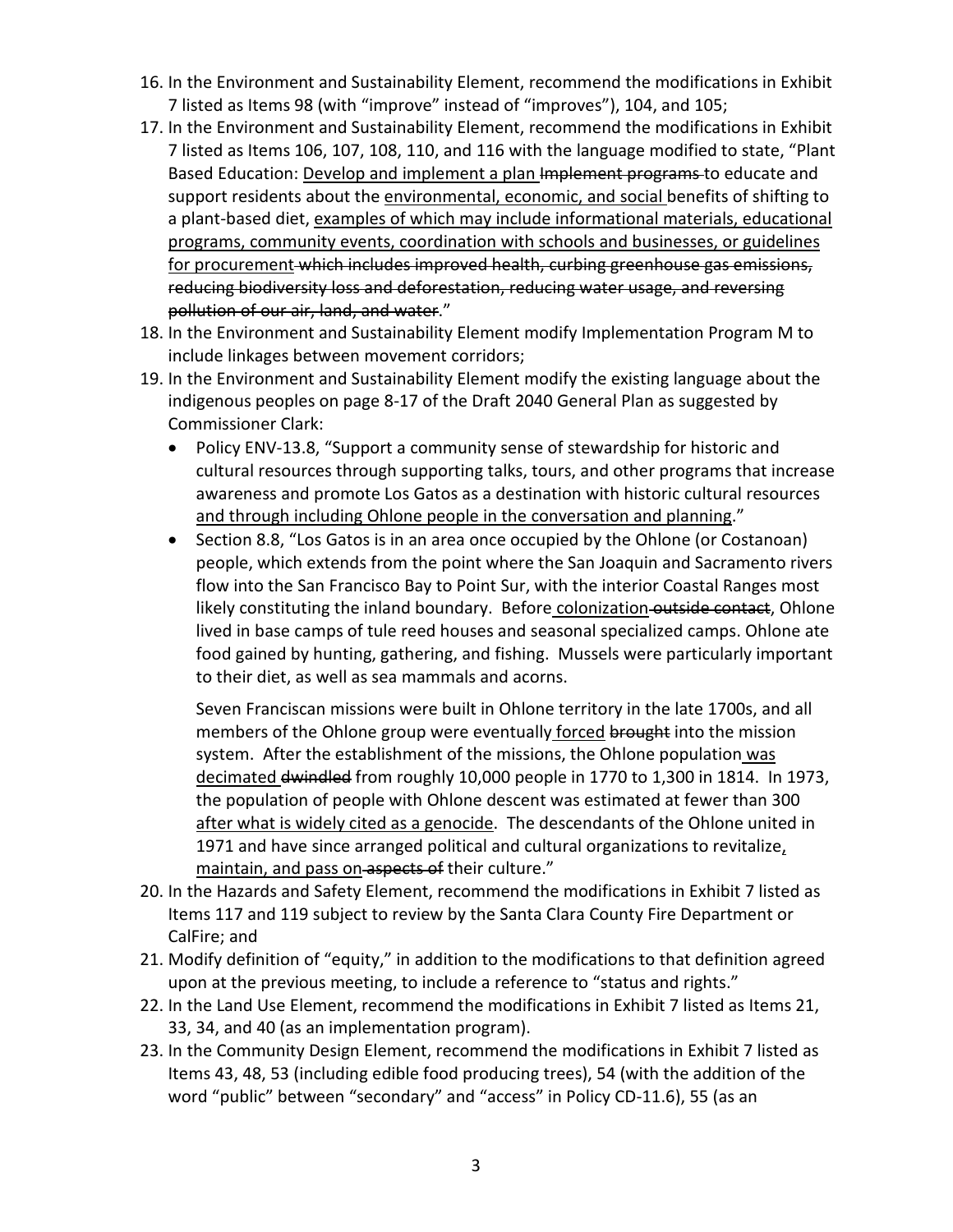implementation program to study implementation of the Mills Act), and add a definition of "rafters."

- 24. In the Land Use Element, modify the maximum allowed residential densities in the following ways:
	- Remove residential density from the Office Professional and Service Commercial designations;
	- Reduce maximum allowed residential density in the Low Density Residential designation from 12 to 10 dwelling units per acre; and
	- Reduce maximum allowed residential density in the Medium Density Residential designation from 24 to 22 dwelling units per acre.

## POTENTIAL HOUSING BUILDOUT:

As a result of the recommended modifications to the residential densities in the Land Use Element, the General Plan Residential Buildout table (Table 3-1 on page 3-4 of the Draft 2040 General Plan, available: [www.losgatos2040.com\)](http://www.losgatos2040.com/) would be modified as follows:

| <b>Land Use Designation</b>                             |                                            | <b>Density</b><br>Range<br>(du/ac) | <b>Typical</b><br><b>Density</b><br>(du/ac) | <b>Assumed</b><br>Redevelopment | <b>New Housing</b><br>(Vacant Land) | <b>New Housing</b><br>(Redevelopment) |
|---------------------------------------------------------|--------------------------------------------|------------------------------------|---------------------------------------------|---------------------------------|-------------------------------------|---------------------------------------|
| <b>LDR</b>                                              | Low Density<br>Residential                 | 1 to 10                            | 10                                          | 5%                              | 230                                 | 56                                    |
| <b>MDR</b>                                              | <b>Medium Density</b><br>Residential       | 14 to 22                           | 18                                          | 10%                             | 201                                 | 302                                   |
| <b>HDR</b>                                              | <b>High Density</b><br>Residential         | 30 to 40                           | 36                                          | 15%                             | 110                                 | 268                                   |
| <b>NC</b>                                               | Neighborhood<br>Commercial                 | 10 to 20                           | 18                                          | 10%                             | 26                                  | 91                                    |
| CC                                                      | Community<br>Commercial                    | 20 to 30                           | 26                                          | 15%                             | $\Omega$                            | 156                                   |
| MU                                                      | Mixed-Use                                  | 30 to 40                           | 36                                          | 20%                             | 126                                 | 605                                   |
| CBD                                                     | <b>Central Business</b><br><b>District</b> | 20 to 30                           | 26                                          | 15%                             | 21                                  | 113                                   |
| Subtotal<br>714<br>Housing Units, New and Redeveloped   |                                            |                                    |                                             |                                 |                                     | 1,591                                 |
|                                                         |                                            |                                    |                                             |                                 |                                     | 2,305                                 |
| Housing Units, ADUs<br>Housing Units, Existing Projects |                                            |                                    |                                             |                                 | 500                                 |                                       |
|                                                         |                                            |                                    |                                             |                                 | 475                                 |                                       |
| <b>TOTAL NEW THROUGH 2040</b>                           |                                            |                                    |                                             |                                 |                                     | 3,280                                 |

As noted in the April 13, 2022 Planning Commission staff report, the Town's Regional Housing Needs Allocation (RHNA) is 1,993 dwelling units plus a recommended 15 percent buffer, resulting in 2,292 units for the eight-year Housing Element need. If one were interested to understand the contribution of accessory dwelling units (ADUs) and existing projects towards the eight-year RHNA, then at a minimum, 300 ADUs and 400 units of Existing Projects should be removed prior to making a comparison. As a result, the potential residential buildout for the eight-year period based on the Planning Commission recommendation would be 2,580 units,